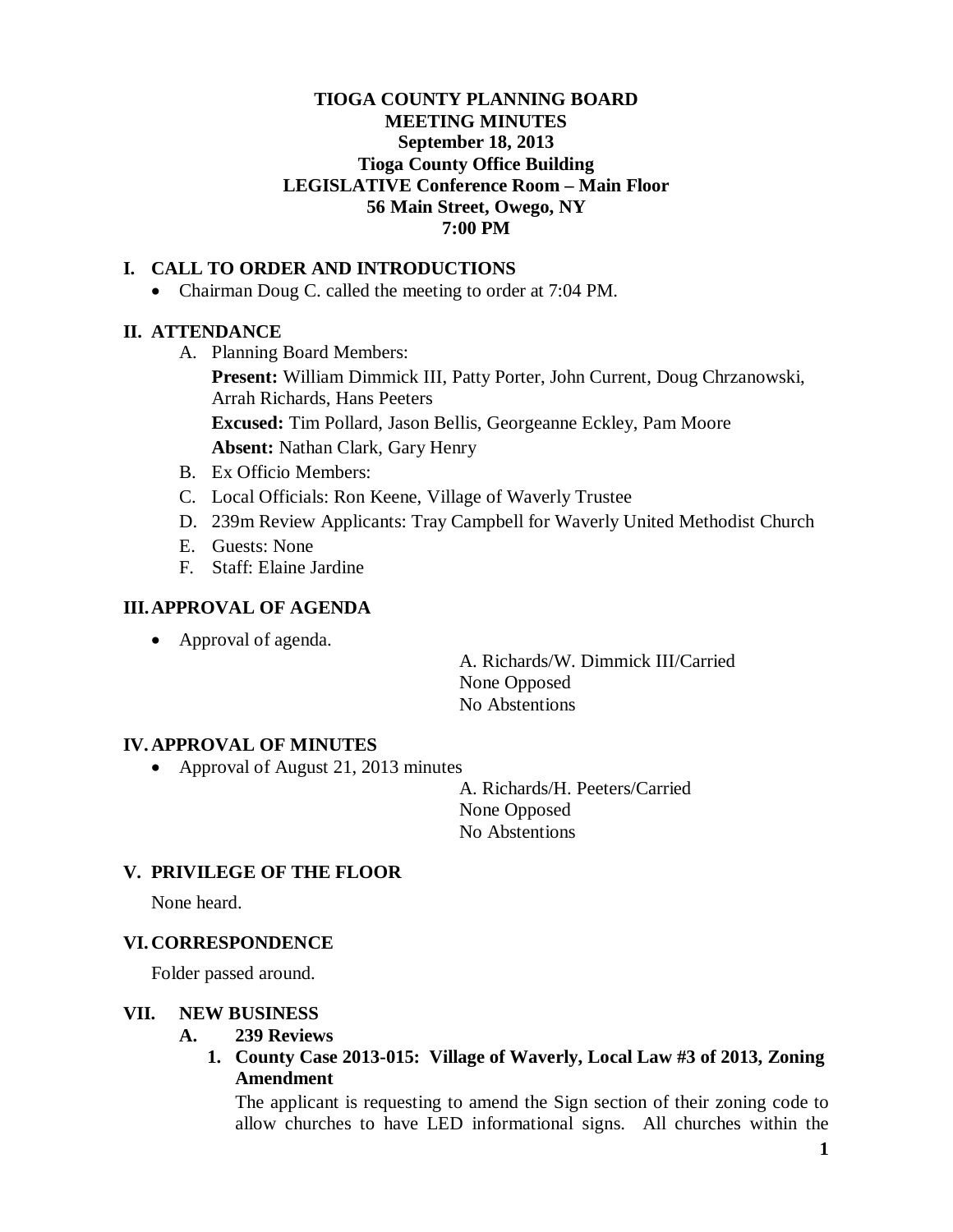Village of Waverly are located in Residential zoning districts, which understandably, currently allows only limited signs of very small size.

The Village of Waverly has a unique situation in which all of the churches within its municipal borders are located in Residential-zoned districts. Currently the zoning does not allow churches any sign of greater than 6 square feet. Village of Waverly officials have been working for more than a year on updating the sign regulations in their zoning code to accommodate this situation. The County Planning Director provided initial guidance on language to add. Subsequently, the Village of Waverly Planning Board and the Board of Trustees have simplified the language even further to creating a special permit process to allow these signs, as well as effectively regulating use LED signs for this purpose. This is solution is acceptable and works well as an addition to this section of the Village of Waverly Zoning Code.

Staff recommends approval of the zoning amendment.

**Q. J. Current** – Is there any existing language in the zoning code that does not allow flashing signs? **A. E. Jardine** – Not quite sure, but I think so.

**R. Keene** then spoke about their efforts over the last year plus to allow the Church to have this sign.

**Q. Doug C. –** What is the difference between a church and a home business in this situation being able to have a sign? **A. E. Jardine –** Religious institutions are covered by the RLUIPA federal legislation of 2000.

**Q. P. Porter** – How often will the sign change message? **A. T. Campbell** – However it is programmed. E. Jardine then commented that she had put in the language she provided a stipulation that the text message in the LED sign change no more frequently than once every minute. T. Campbell commented that once every 30 seconds would be more reasonable and still safe. Board members agreed.

**Q. A. Richards –** What types of messages are on your current sign? **A. T. Campbell –** Not just religious in nature, but more a community billboard as several non-profit and community organizations utilize our facilities such as Boys and Girls Scouts, the Bridge (and he named many others).

Discussion then turned to brightness. Doug C. commented that the old digital sign at Tioga Central School was too bright at night. T. Campbell countered that it is common that LED signs will darken automatically at nighttime. Also, he could just as easily install brighter flood flights on his current sign that would be much brighter and disruptive than an LED sign. E. Jardine also pointed out that proposed language requires no operation after 8:00 PM, so that point is moot.

TCPB members decided by consensus that they wanted to modify the proposed local law language to include the regulation of frequency of changing message.

#### **Motion to recommend approval with modification of the zoning amendment to add a stipulation as follows:**

**The LED signs allowed under this section shall cycle or change messages no more frequently than once every 30 seconds.**

**H. Peeters/W. Dimmick III/ Carried**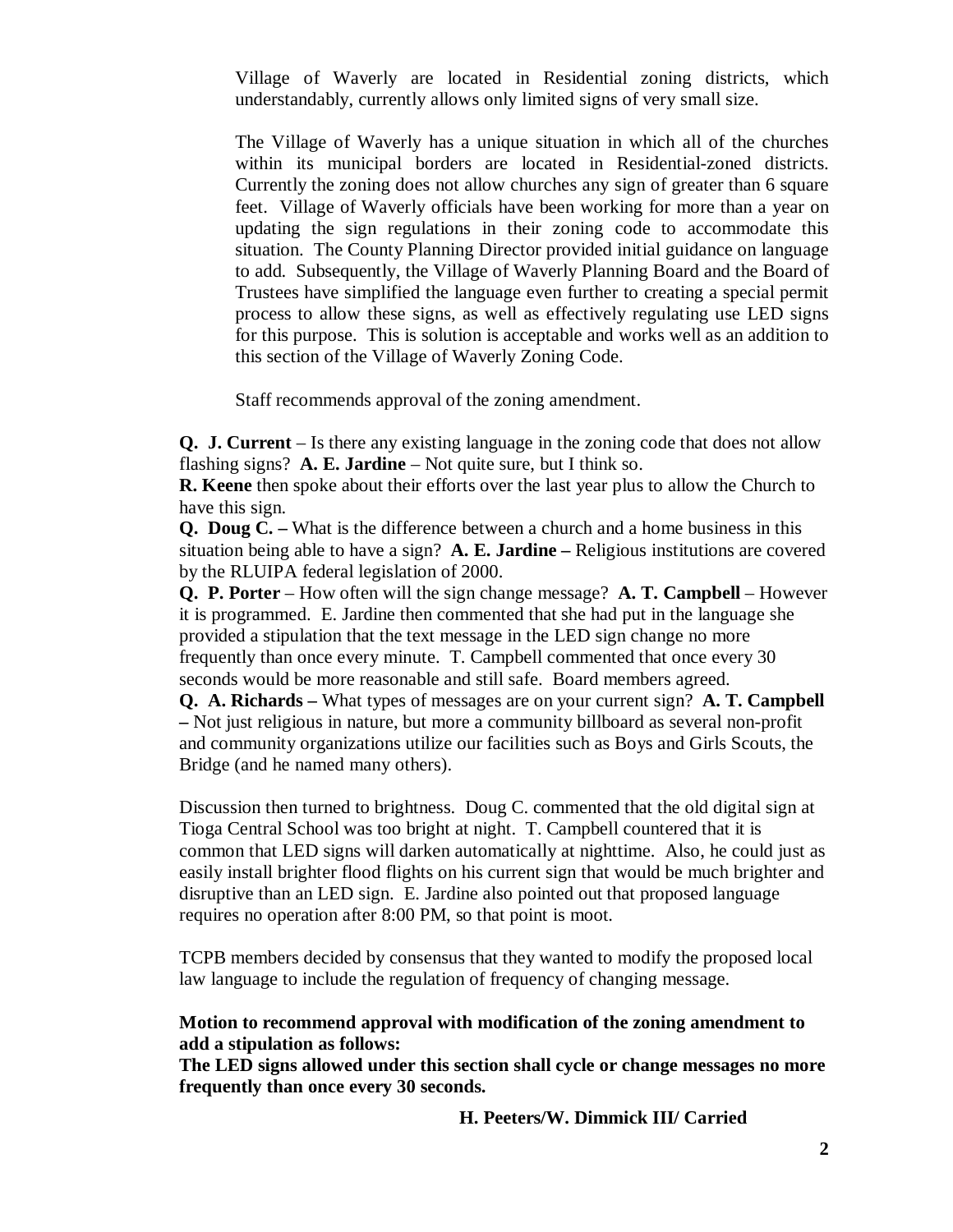| Yes               | 6 |
|-------------------|---|
| N <sub>0</sub>    | 0 |
| <b>Abstention</b> | 0 |

### **2. County Case 2013-016: Town of Candor, 239 Review Agreement**

The applicant is proposing a revision to their 239 Review intermunicipal agreement for Site Plan Review filtering with the Tioga County Planning Board to clarify the size of a modification to a site, as it currently has two qualifiers – 25% and/or not exceeding 4,000 square feet (the threshold for making an action exempt from SEQR).

The new/proposed language removes the 25%, and uses only the not exceeding 4,000 square feet as a qualifier for not being reviewed by the Tioga County Planning Board.

Earlier this year, there was a site plan review case in the Town of Candor in which the interpretation of this clause came into question as to whether or not the case would be reviewed by the Tioga County Planning Board. This site plan proposed an addition that was not over 4,000 square feet but was over the 25% increase limit and involved a change of use.

The Town of Candor Code Enforcement Officer and the Tioga County Attorney interpreted the agreement in a manner that the case complied with the agreement and therefore the site plan was not referred to the County Planning Board. The County Attorney also suggested that this language be simplified and clarified so there was no question in the future as to the applicability of the agreement to a site plan review being referred or not.

Consequently, the Town of Candor Planning Board has taken steps to change the language for clarification.

Staff recommends approval of 239 review agreement.

#### **Motion to recommend approval of the 239 review agreement.**

|            | H. Peeters/P. Porter/ Carried |
|------------|-------------------------------|
| <b>Yes</b> | 6                             |
| No.        | o                             |
| Abstention |                               |

# **VIII. REPORTS**

- A. Local Bits and Pieces
	- 1. Town of Candor G. Henry
		- Not in attendance.
	- 2. Town of Nichols P. Porter
		- Updating the Town's recreational vehicle ordinance to not allow two or more on a single property, and no permanent residences in an RV.
	- 3. Town of Berkshire T. Pollard
		- Not in attendance.